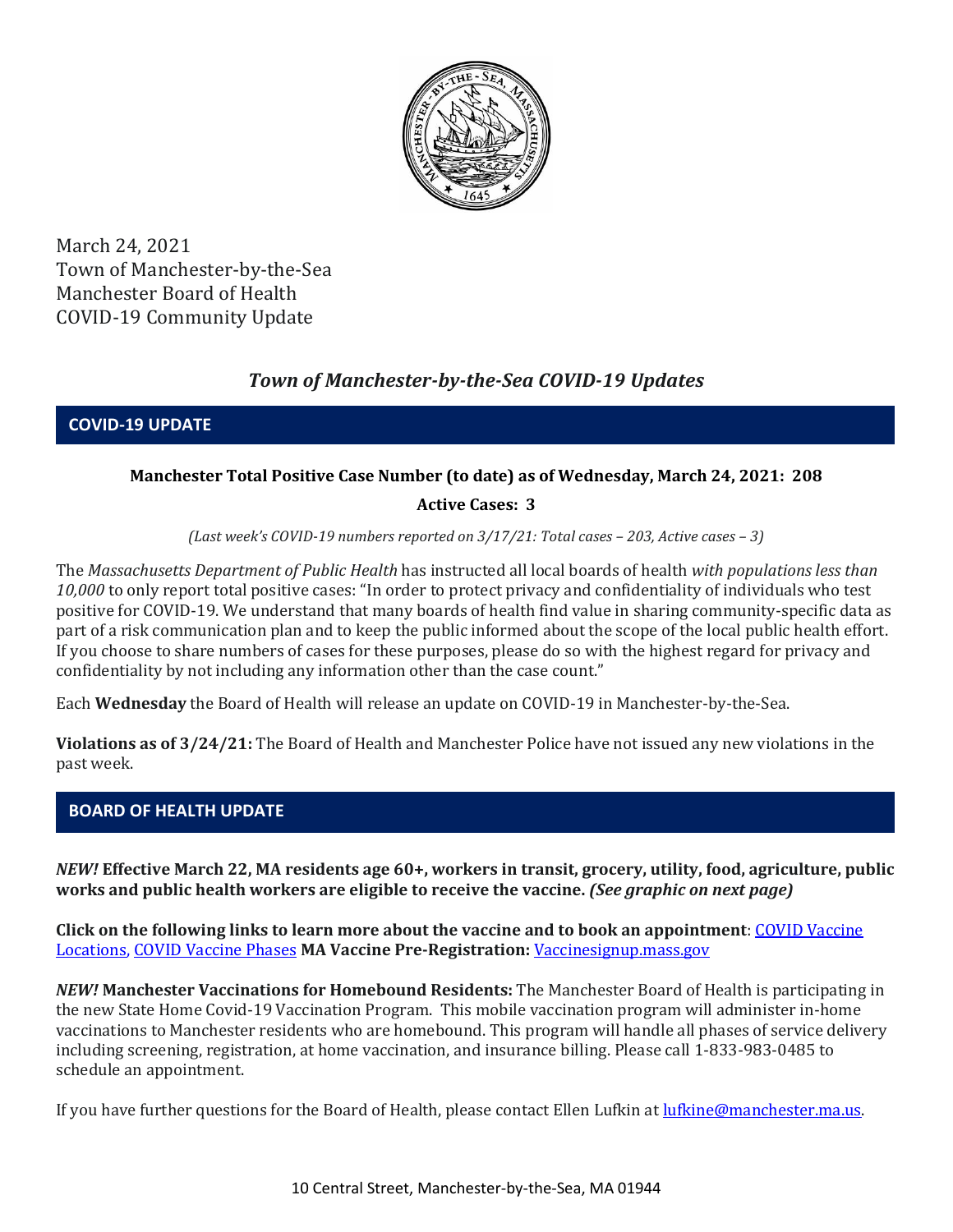

### **NEW COMMUNITY UPDATES**

- *NEW!* **MA Moves to Phase 4 Step 1 of Reopening:** Effective Monday, March 22, MA transitioned to a new reopening phase. Read the details of this phase [here.](https://www.mass.gov/news/baker-polito-administration-announces-transition-to-phase-iv-of-reopening-plan)
- *NEW!* **Travel Advisory:** A new travel advisory replaced the travel order on Monday, March 22. All visitors entering Massachusetts, including returning residents, are advised to quarantine for 10 days upon their arrival. A list of exemptions can be found here[: Travel Advisory](https://www.mass.gov/info-details/covid-19-travel-advisory)
- *NEW!* **Workplace and Youth Sports Guidance:** Effective March 22, new guidelines for workplace and youth sports will be in place to correspond with the Phase 4 Step 1 reopening[. Workplace and Youth Sports](https://www.mass.gov/doc/safety-standards-for-youth-and-adult-amateur-sports-activities-phase-iv-step-1-effective-32221/download)
- *NEW!* **40B Workshop**: The next meeting to discuss the 40B project proposal will take place on Tuesday, April 6 at 6:30 p.m. Meeting details, past recordings and important information can be foun[d here.](http://manchester.ma.us/729/40B)
- *NEW*! **Tax Deadline Extension:** The federal and state income tax filing due date for individuals for the 2020 tax year will be automatically extended from April 15, 2021, to May 17, 2021.
- *NEW!* **MBTS Summer Jobs:** The Parks and Recreation Department is currently accepting applications for the following positions: Assistant Summer Playground Director, Summer Playground Counselors, Tennis Director and Tennis Instructors - Apply [here.](https://www.manchester.ma.us/268/Parks-Recreation)

#### **ONGOING COMMUNITY GUIDANCE**

- Gathering Size Restriction: The current gathering order effective March 22 allows up to *10 indoors and 25 outdoors* at private residences. [Gathering Order](https://www.manchester.ma.us/DocumentCenter/View/3746/Signed-Appendix-for-Gatherings-Order-31821)
- Town Compost Site Reopening: The Town Compost Site will reopen on March 25. Compost Site hours are Thursday, Saturday, and Sunday 9 a.m. – 3 p.m[. Compost Site Information](https://www.manchester.ma.us/413/Yard-Compost-Site)
- July 4th Parade Rescheduled: Due to current COVID guidance, the Annual July 4th Parade will be postponed to September 25. The theme of the parade will be the *375th Anniversary of Manchester.* Also, fireworks will be held in July 2022 because this is an off year. Stay tuned for other festive activities being planned.

10 Central Street, Manchester-by-the-Sea, MA 01944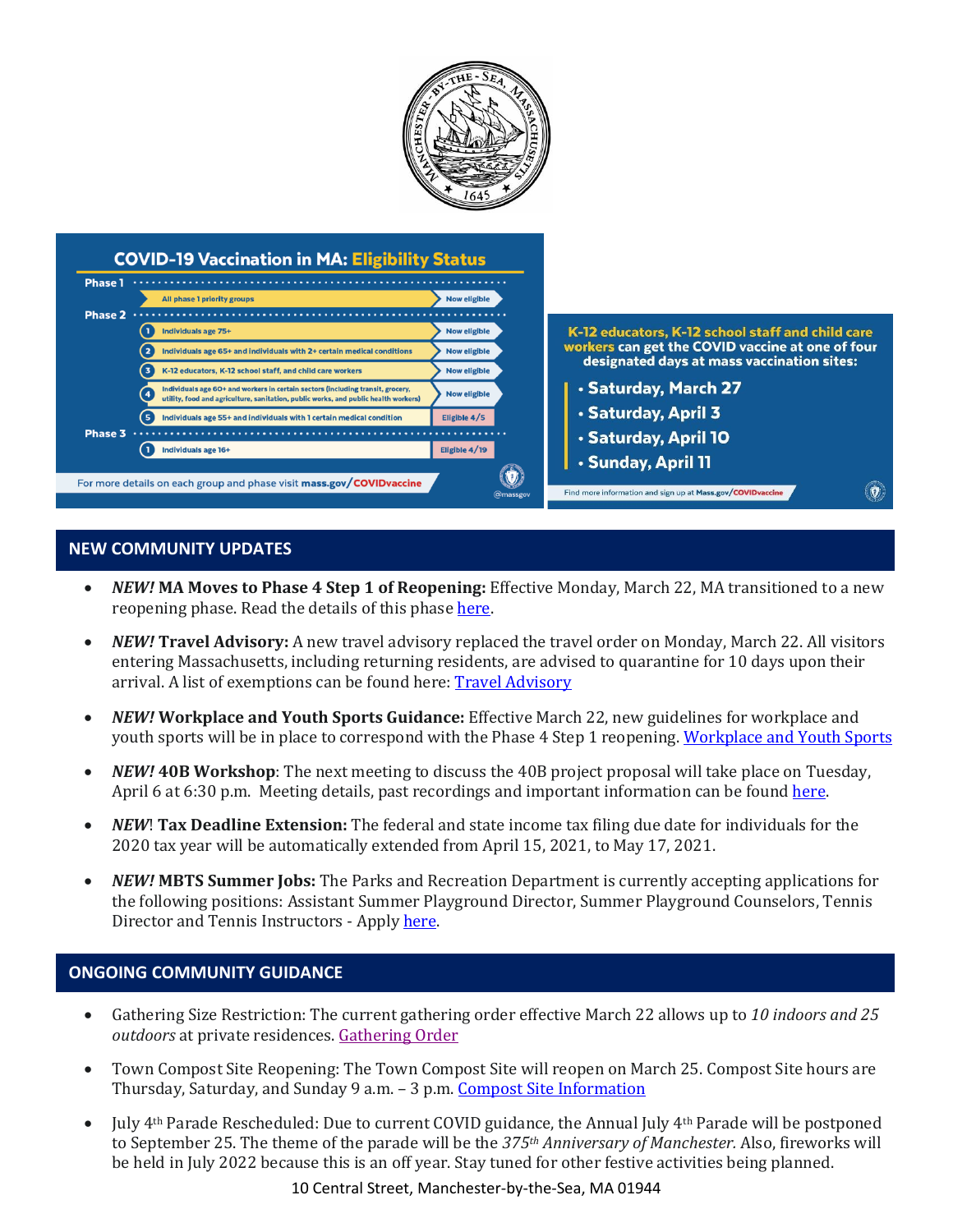

# • **ONGOING COMMUNITY GUIDANCE**

- Indoor and Outdoor Public Event Guidance[: March 2021 Event Guidance](https://www.manchester.ma.us/DocumentCenter/View/3736/Final_Indoor-and-Outdoor-Events-Guidance-31121)
- MA Educator Vaccine Days: The State has designated 4 days where the state's mass vaccination sites will only offer 1st dose appointments for educators. The dates are Saturday, March 27, Saturday, April 3, Saturday, April 10, and Sunday, April 11. [Educator Information](https://www.mass.gov/info-details/covid-19-vaccinations-for-k-12-educators-child-care-workers-and-school-staff)
- Annual Town Meeting Postponed: Due to COVID-19, the Board of Selectmen voted to postpone the Annual Town Meeting until Monday, June 21 at 6:30 p.m. on the MERSD athletic field.
- Manchester Cemetery Decorations: Department of Public Works requests that lot owners/representatives remove all decorations from graves of all Manchester cemeteries by Monday, April 5 to enable the DPW staff to begin grounds maintenance work. Any items left behind will be removed and disposed.
- Nomination Papers: Get involved in our community and run for local office! Nomination papers are available to be mailed. Please contact the Town Clerks office at 978-526-2040 or townclerk@manchester.ma.us. to make a request[. 2021 Local Election](http://manchester.ma.us/503/Town-Meetings-and-Elections)
- Updated [Vaccine FAQ](https://www.mass.gov/doc/covid-19-vaccine-frequently-asked-questions/download): Vaccine FAQ Email questions to [COVID-19-Vaccine-Plan-MA@mass.gov](file:///C:/Users/marlettat/Desktop/Public%20Relations/2021/COVID-19-Vaccine-Plan-MA@mass.gov)
- COVID-19 Testing: [COVID-19 Testing Site Locator,](https://memamaps.maps.arcgis.com/apps/webappviewer/index.html?id=eba3f0395451430b9f631cb095febf13) [Stop the Spread Sites,](https://www.mass.gov/info-details/stop-the-spread) [COVID-19 Dashboard](https://www.mass.gov/info-details/covid-19-response-reporting#covid-19-interactive-data-dashboard-)
- Call Center for Vaccine Assistance: Now available to MA residents who do not have access to the internet or have a language barrier. The phone lines will be open daily from 7 a.m.  $-8$  p.m. Call 978-717-3700.
- Volunteer with MA Medical Reserve Corps: The MA Medical Reserve Corp is looking for volunteers at the local level, both medical and non-medical. Clic[k here](https://l.facebook.com/l.php?u=https%3A%2F%2Fwww.mamedicalreservecorps.org%2Fcovid19%3Ffbclid%3DIwAR1O_7U70XMSPe_kbb689S7zAJbCTYavpqNhIz9Ce2s-encj1Mlz3fOmjYI&h=AT3a2b6zxupFiw2RA_9kLVFDLZwmtblukw3wwe3pvVN6YWtLrkwxEyW8Z8S97uuzXDiNt1x4DYp7DeOoXm1U98GjBQQufV4R5eC5sYpFoqMi6iMDgiQu2THu_d0XoA0BnNUMg336NM-KtUxjtQ&__tn__=-UK-R&c%5b0%5d=AT2anP_ULhxU-U55t7AxrMiNTXfNIJnoicfzRyKEGzk_70Dtxb6ttNSKpwftDkeovmenW9ksjPEmhjSrMDjZ_NEMD2Upi_WEREnPIZBLU-8cgapV1WMi5HvUjS0InF_0K4aE4PXV6bei0V79lnY9jSo89LgXHVCMF9u0-PYa4j6cBMOzl7xPt7oB2_WGVQ8cDciW8b9U) to register.
- MA Quarantine Instructions: If you have been instructed to quarantine, please adhere to the following rules: [Quarantine Instructions](http://manchester.ma.us/DocumentCenter/View/3558/14-10-7-day-COVID19_Quarantine-information-1272020)
- Face Covering Order for MA: All persons over the age of 5 are required to wear a face covering in all public spaces, indoor and outdoor, regardless of distance. (effective 11/6/20) [Face Covering Order](http://manchester.ma.us/DocumentCenter/View/3499/Revised-Face-Coverings-Order-No-55-1?fbclid=IwAR1a7l39TKetEAZ_mA8K6saG2GZ1dRBKA9-xuJJ3tDlAVUGCp7YatZmCKEo)
- Complaints should be directed to **DPH.COVID.Complaints@mass.gov**
- Business & Workplace Complaints: Residents or employees who wish to take steps to report a business or workplace that is non complaint with reopening standards and protocols may contact: Department of Labor Standards (DLS[\) safepublicworkplacemailbox@mass.gov,](mailto:safepublicworkplacemailbox@mass.gov) COVID-19 Hotline 211 or the Manchester Board of Health [BOH Complaint Form](http://manchester.ma.us/DocumentCenter/View/3282/Board-of-Health-Complaint-Form-2020)
- Beach Stickers: 2021 Beach Stickers are on sale online or via mail. Please clic[k here](http://manchester.ma.us/252/Beach-Resident-Parking-Stickers) for complete details and instructions. 2020 Parking Stickers are valid through May 31, 2021. *New rule for 2021! Stickers must be placed inside the front, driver side windshield in the upper left-hand corner.*
- Singing Beach Reminder: A mask is required, at ALL times, when visiting Singing Beach in accordance with the MA Face Covering Order. Please do not gather in large groups. Each person is limited to a maximum of two dogs.